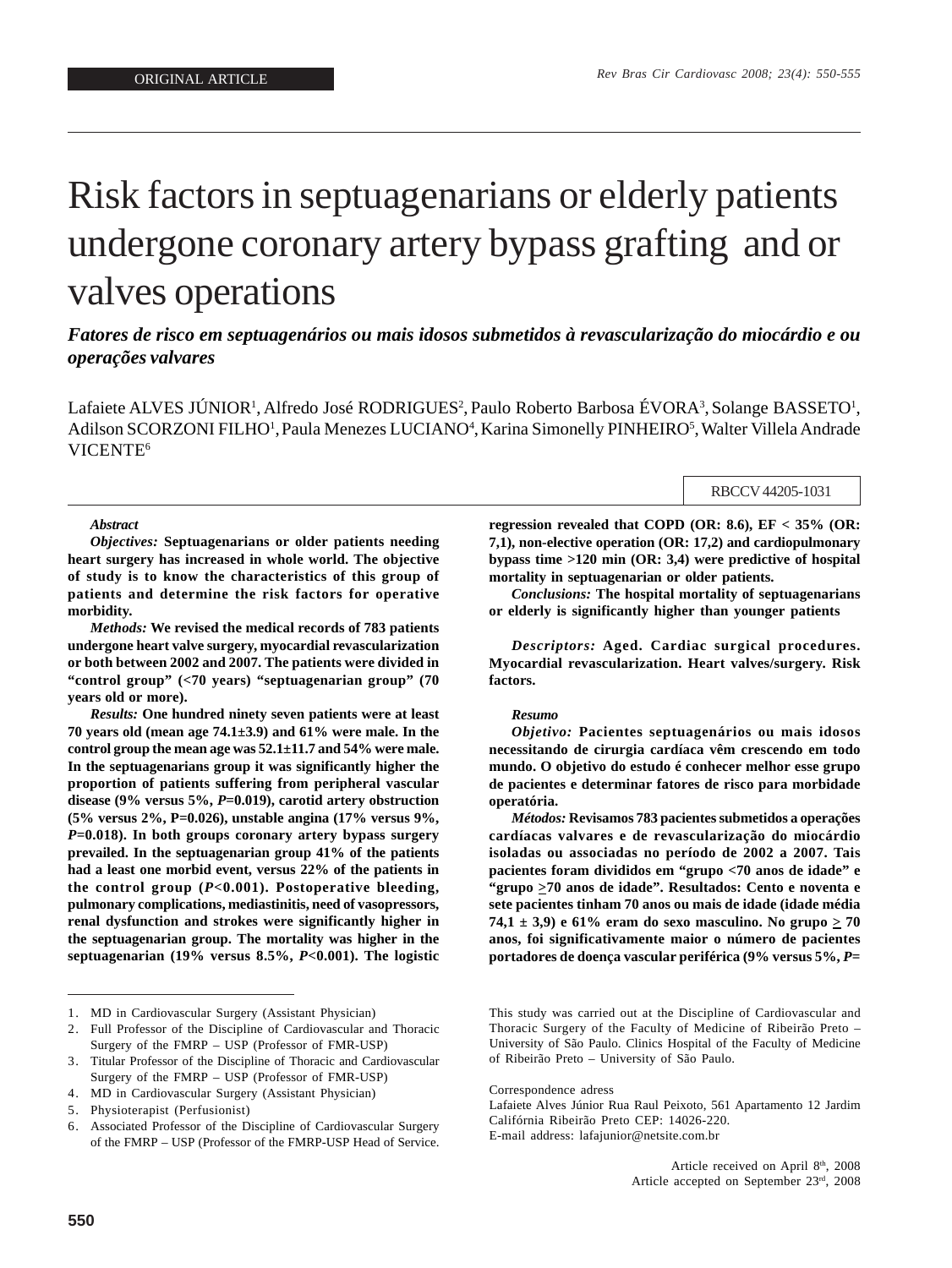ALVES JÚNIOR, L ET AL - Risk factors in septuagenarians or elderly patients undergone coronary artery bypass grafting and or valves operations

**0,019), doença carotídea (5% versus 2%,** *P***= 0,026) e angina instável (17% versus 9%,** *P***= 0,018). Em ambos os grupos, a revascularização do miocárdio foi mais freqüente. No grupo > 70 anos, 41% dos pacientes tiveram ao menos um efeito adverso, versus 22% do grupo <70 anos (***P***<0,001). A incidência de sangramento pós-operatório, complicações pulmonares, mediastinite, necessidade de vasopressores, disfunção renal e acidente vascular cerebral foi significativamente maior** no grupo  $\geq 70$  anos. A mortalidade foi maior no grupo  $\geq 70$ **anos (19% versus 8,5%,** *P***<0,001). A regressão logística revelou que DPOC (OR: 8,6), FE (OR: 7,1), operação não**

### INTRODUCTION

Considering the increase in life expectancy of the Brazilian and world population in general in recent decades, and the prevalence of cardiovascular diseases among the elderly [1], the percentage of this population who needs cardiovascular surgery is increasing [2], including those who have reached or exceeded the average life expectancy for Brazilians (72 years of age) [3]. Meanwhile, major surgeries in elderly populations, such as cardiac surgeries (especially those 70 years of age or older), are associated with high morbidity and mortality [4], while aging simultaneously results in the reduction of functional reserves of various organs and systems [5]. The prevalence of other comorbidities among the elderly is high [6-8].

We performed a preliminary analysis of age as a isolated risk factor for hospital mortality, and evaluated 227 patients who underwent heart surgery in the Clinics Hospital of the Ribeirão Preto Medical School of the University of São Paulo between January 2002 and December 2003 (data unpublished), and distributed these patients into 4 age groups (0 to 59 years, 60 to 64 years, 65 to 69 years and **>** 70 years). The analysis showed us that only the age group with patients  $\geq$  70 years consisted of an isolated risk factor for death after cardiovascular surgeries (*P*=0007, odds ratio of 3.34). This age group accounted for 21.6% of patients in that period, with a mortality rate of 26.5%.

Therefore, as a result of the need to deepen the knowledge available about this age group, this study has been prepared in order to obtain demographic data of patients 70 and older undergoing cardiovascular surgeries and to determine risk factors for hospital mortality in the postoperative period by comparing them to younger patients.

### **METHODS**

After approval by Research Ethics Committee of the Clinics Hospital of Ribeirão Preto Medical School (HCRP No 7223/2008), researchers analyzed clinical data from adult **eletiva (OR: 17,2) e tempo de circulação extracorpórea > 120 min (OR: 3,4) são preditores de mortalidade hospitalar no grupo estudado.**

*Conclusões:* **A mortalidade hospitalar em septuagenários ou mais idosos nas operações de revascularização miocárdica e valvares isoladas ou associadas é maior que nos pacientes mais jovens.**

*Descritores:* **Idoso. Procedimentos cirúrgicos cardíacos. Revascularização miocárdica. Valvas cardíacas/cirurgia. Fatores de risco.**

patients of both genders aged over 18 years who underwent cardiovascular surgeries from January 2002 to December 2007 at the HCFMRP-USP. The data for each patient are from the database of the Discipline of Thoracic and Cardiovascular Surgery and were prospectively collected. The study compared the morbidity and mortality of patients who were less than 70 years old to the morbity of patients aged greater than or equal to 70 years. We analyzed the risk factors for hospital death in the postoperative in patients 70 years of age or older who underwent isolated CABG using CPB and/or valve surgery. We performed a casecontrol study in which the patients who died were considered "cases" and the survivors were considered "control".

## **Statistical analysis**

The data on demographic, clinics, intra-operative and postoperative characteristics are presented as mean  $\pm$ standard deviation for continuous variables and as percentages for categorical variables. We verified whether the distribution of variables were normal or not using the Kolmogorov-Smirnov test. Comparisons between the 2 groups (**>** 70 years and <70 years) were performed using the Fisher exact test, the Student t-test or the Mann-Whitney test.

In order to find risk factors for postoperative hospital death, a univariate analysis using the Fisher exact test and multivariate analysis using logistic regression ("stepwise" with "backward-likelihood") were used. In addition, an ROC curve (Receiver Operating Characteristic Curve) was obtained for the predictive variables of hospital death, and the area under the curve was estimated, as well as the significance and confidence interval of the curve (95%).

The following variables were tested as isolated risk factors for postoperative mortality through logistic regression: gender, unstable angina, type of surgery (isolated CABG, isolated valve or association of both), obstruction of left coronary trunk  $\geq$  50% of the lumen, III/ IV NYHA functional class, EF<0.35, diabetes mellitus, COPD, peripheral vascular disease (limbs and/or carotid),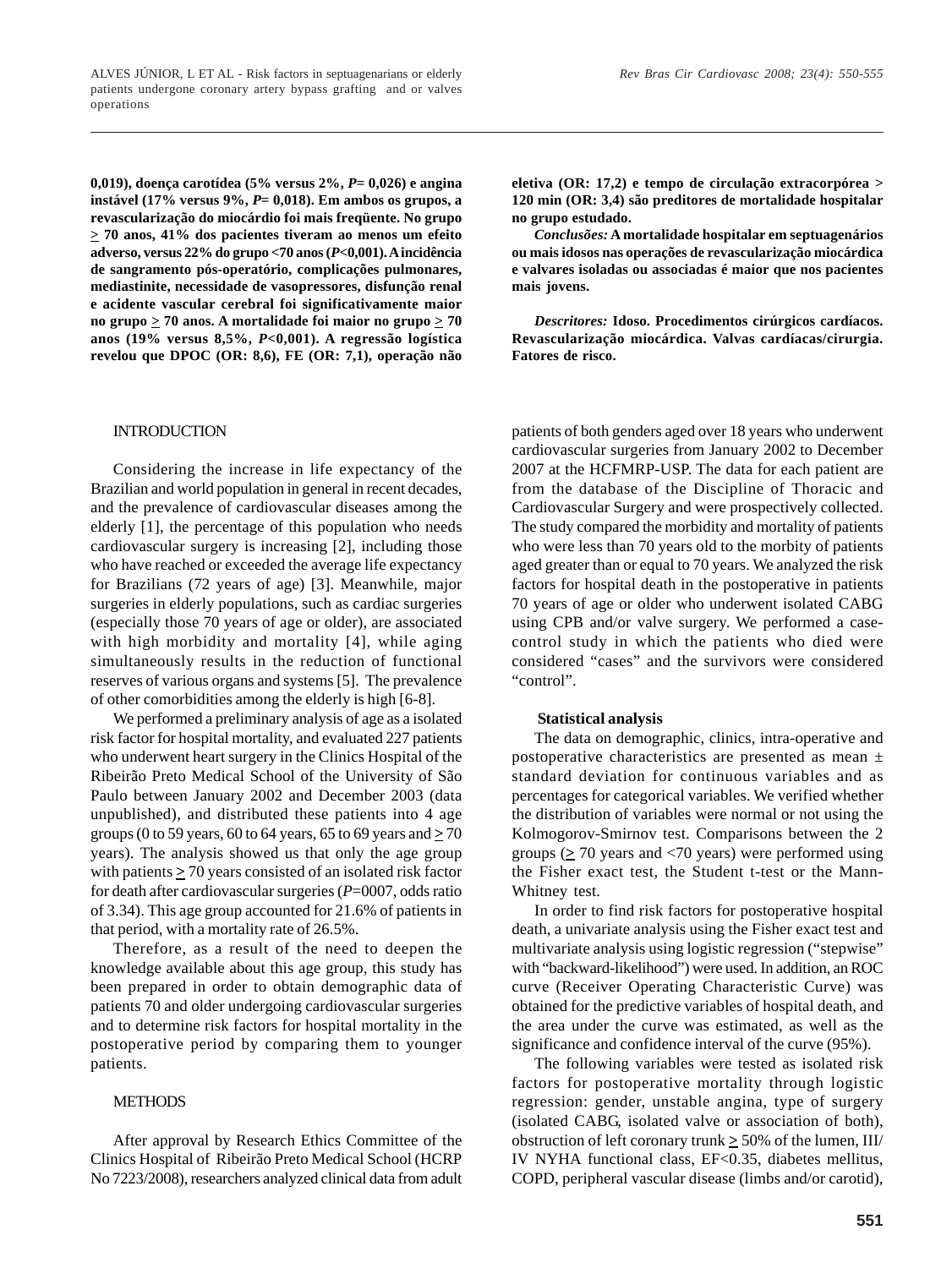prior ischemic stroke, renal failure, endocarditis, SAH, critical preoperative condition, smoking, myocardial infarction <30 days and > 30 days, systolic pulmonary arterial pressure  $\geq 50$  mmHg, CPB  $> 120$  min, and previous non-elective heart surgery.

## **RESULTS**

## **Clinical characteristics**

In the aforementioned period, 783 patients underwent CABG, valve surgeries, or both surgeries during the same procedure. Of these patients, 197 (25%) were less than or equal to 70 years of age (**>** 70 years) and 586 were less than 70 years old ( $\leq$ 70 years). Of the 197 patients in the  $\geq$ 70 Group, 120 (61%) were male (versus 54% in <70 Group, *P*=0116). The mean age of the  $\geq$  70 Group was 74.1 $\pm$ 3.9 years (versus  $52.1 \pm 11.7$  in  $\lt 70$  Group,  $P \lt 0001$ ). The average BMI of the  $\geq$  70 Group was 25  $\pm$  4 (versus 26 $\pm$ 5 of the <70

| Table 1. Preoperative Clinical Characteristics of the Younger and |
|-------------------------------------------------------------------|
| Older Groups                                                      |

| ORANI OTORPO                |                 |                 |                  |
|-----------------------------|-----------------|-----------------|------------------|
|                             | $<$ 70 years    | $\geq 70$ years | $\boldsymbol{P}$ |
|                             | 586(75%)        | 197(25%)        |                  |
| Age                         | $52.1 \pm 11.7$ | $74.1 \pm 3.9$  | < 0.001          |
| Male                        | 316 (54%)       | 120 (61%)       | 0.166            |
| AF                          | 92 (16%)        | 27 (14%)        | 0.728            |
| Smoking                     | 122 (21%)       | 21 (11%)        | 0.002            |
| Diabetes                    | 163 (28%)       | 58 (31%)        | 0.459            |
| Renal failure               | 51 (9%)         | $20(11\%)$      | 0.379            |
| SAH                         | 379 (65%)       | 130 (69%)       | 0.333            |
| Stroke                      | 38 (6%)         | 11(6%)          | 0.864            |
| <b>COPD</b>                 | 24 (4%)         | 14 (7%)         | 0.080            |
| Peripheral vascular disease | 27 (5%)         | 18 (9%)         | 0.019            |
| Obstructed carotid          | 13 (2%)         | 11(5%)          | 0.026            |
| Prior surgery               | 96 (16%)        | 16(8%)          | 0.006            |
| SAH                         | 74 (12%)        | 15 (8%)         | 0.924            |
| AMI<30 days*                | 20 (6%)         | $15(10\%)$      | 0.084            |
| AMI $>$ 30 days*            | 152 (45%)       | 48 (34%)        | 0.025            |
| Unstable angina*            | 31 (9%)         | 24 (17%)        | 0.018            |
| LCT lesion*                 | 45 (13%)        | 26 (18%)        | 0.161            |
| EF                          | $0.56 \pm 0.14$ | $0.53 \pm 0.13$ | 0.003            |
| EF < 0.35                   | 42 (7%)         | $12(6,6\%)$     | 0.869            |
| <b>III/IV NYHA Class</b>    | 164 (28%)       | 56 (30%)        | 0.642            |
|                             |                 |                 |                  |

*\*Only for patients with coronary disease*

*AMI=acute myocardial infarction; AF=atrial fibrillation; LCT lesion= left coronary trunk lesion; PAH=pulmonary arterial hypertension; SAH=systemic arterial hypertension; Stroke; COPD=chronic obstructive pulmonary disease; IC=interventricular communication; Peripheral vascular disease; Carotid obstruction (carotid disease); LV=left ventricle*

Group, *P*=0005). Table 1 shows the clinical characteristics of each group. Isolated valve disease was significantly greater among the  $\geq$  70 Group. 65% of the older patients and 48% of the younger patients were in NYHA functional class III or IV (P=0041). 17% of the older patients and 5% of the younger patients had diabetes (*P*=0010). 10% of the older patients and 3% of the younger patients had COPD (*P*=0029). When we considered only coronary disease, we observed that it was significantly higher among the older group of patients. Among patients with coronary disease from both groups, 17% of the older patients and 9% of the younger patients had unstable angina (*P*=0028). 9% of the older patients and 4% of the younger patients had carotid disease (*P*=0028).

## **Operative Data**

The types of heart surgeries performed in each group are summarized in Table 2. In both groups, isolated CABG was predominant, followed by isolated valve surgeries. However, the rate of isolated CABG associated with the correction of valve diseases was significantly higher in elderly group  $\left($  < 70 years old). The proportion of patients who underwent non-elective surgery was higher among the older group: 11% in the older group versus 4% in the younger group  $(P=0011)$ . But the rate of isolated valve surgeries was significantly higher in the younger group.

Table 3 shows the rate of non-elective procedures (urgent and emergency procedures) within the different types of surgery.

Table 2. Types of Cardiovascular Surgeries in the Younger and Older Groups

|            |     | $<$ 70 years |     | $>$ 70 years |         |
|------------|-----|--------------|-----|--------------|---------|
|            | N   | $\%$         | N   | %            |         |
| CABG       | 309 | 53           | 122 | 62           | 0.026   |
| Valve      | 250 | 43           | 53  | 27           | < 0.001 |
| CABG+valve | 27  | Δ            | 22  | 11           | 0.002   |

 Table 3. Distribution of Non-Elective Surgeries as Type of **Surgery** 

| 54.54       |              |                 |       |
|-------------|--------------|-----------------|-------|
|             | $<$ 70 years | $\geq 70$ years |       |
|             | Non-elective | Non-elective    | P     |
| <b>CABG</b> | 4%           | 11%             | 0.011 |
| Valve       | 6%           | 2%              | 0.324 |
| CABG+valve  | 11%          | 22%             | 0.440 |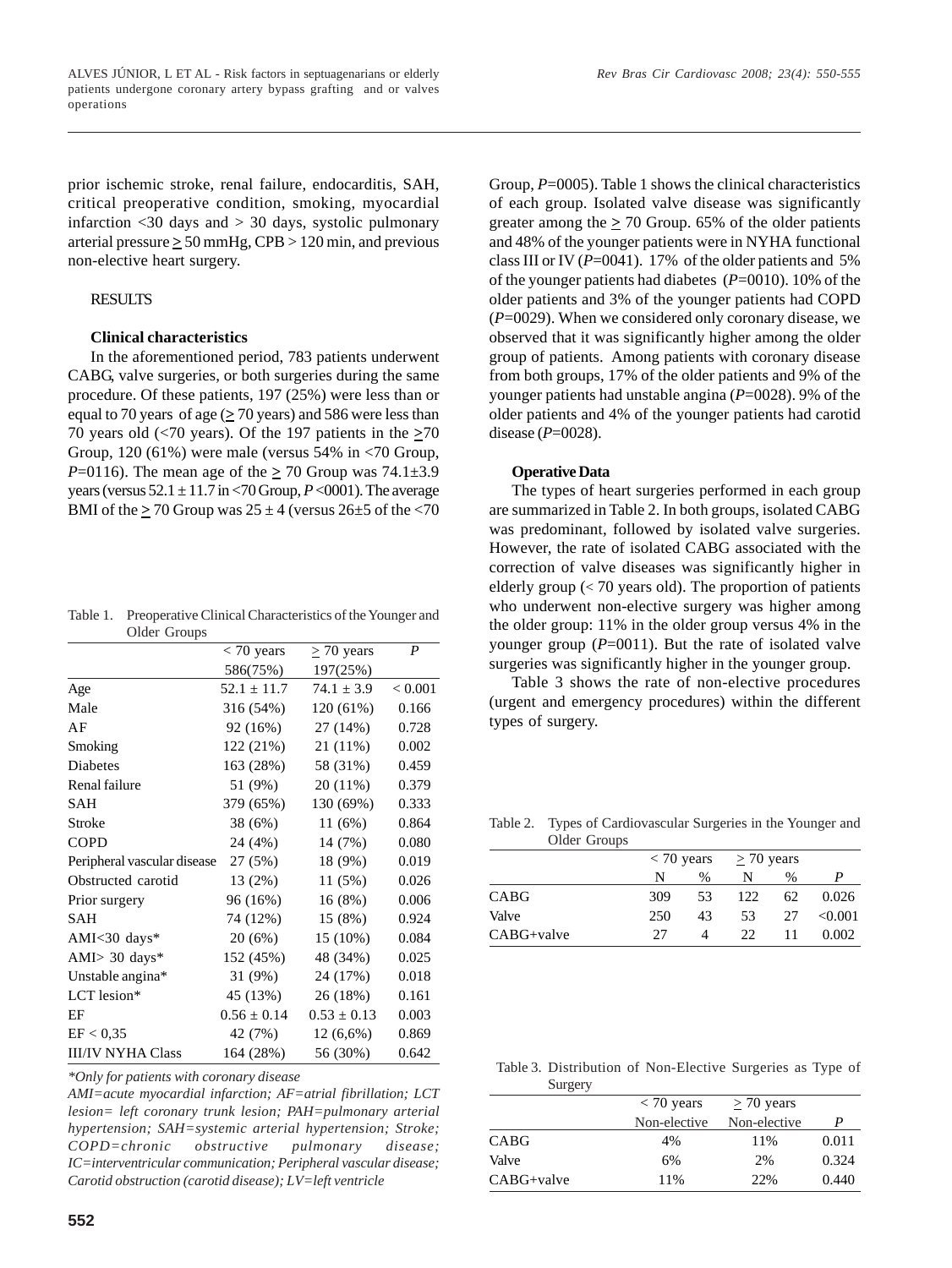|              |                | CPB time (min)                                |              | Aortic clamping time (min) |                |       |  |
|--------------|----------------|-----------------------------------------------|--------------|----------------------------|----------------|-------|--|
|              |                | $\langle 70 \text{ years} \rangle$ > 70 years | $\mathbf{P}$ | $<$ 70 years               | $>$ 70 years   |       |  |
| CABG         | $78.7 + 56$    | $77.1 + 67$                                   | 0.792        | $56.1 + 38$                | $55.3 + 44$    | 0.862 |  |
| Valve        | $114.4 + 52$   | $111.6 + 46$ 0.729                            |              | $84.1 \pm 39$              | $81.7 \pm 36$  | 0.699 |  |
| $CABG+value$ | $149.8 \pm 62$ | $143.3 \pm 38$                                | 0.673        | $107.2 + 39$               | $106.7 \pm 47$ | 0.971 |  |

Table 4. Time of CPB and Aortic Clamping in Heart Surgeries in Younger and Older Groups

As with the CABG surgeries, we noted that the use of the left internal thoracic artery was significantly greater in the younger group (86% versus 70% in the older group, *P*<0.001), as well as right internal thoracic artery (11%) versus in the younger group vs. 1% in the older group, *P*<0.001) and left radial artery (48% in the younger group versus 32% in the older group, *P*=0002). The use of the saphenous vein grafts was predominant among the older group (81% versus 70% in the younger group,  $P=0.017$ ).

Considering all surgeries involving CABG, we noted that the mean number of distal anastomoses was 2.7±0.9 anastomoses for younger group and 2.6±0.9 anastomoses for the older group (*P*=0.468, Mann-Whitney test). When we considered only isolated CABG, the mean number of distal anastomoses was  $2.8 \pm 0.9$  for the younger group and 2.7±0.9 for the older group (*P*=0.766, Mann-Whitney test). In the older group, 22% of isolated CABG procedures were performed without CPB, but in the younger group, the proportion of off-pump CABG was 15% (*P*=0.118).

In surgeries to correct valve diseases - isolated or in combination with CABG - valve replacement was predominant in both groups (81% in the younger group and 83% in the older group, *P*=0.864). However, bioprostheses were predominant among older patients (73% versus 18% in the younger group, *P*<0001). Aortic valve replacement occurred in older patients at a rate of 50% versus 27% in younger patients, (*P*<0.001), with no differences in rate of patients who received mitral prosthesis (43% in the younger group versus 34% in the older group, *P*=0.214).

Table 4 presents the time of CPB and aortic clamping for each type of surgery in both groups. The comparison of time of CPB and aortic clamping by type of surgery also revealed no significant differences between the groups.

#### **Postoperative Evolution**

Regarding the postoperative evolution, we found that 41% of patients in the older group presented at least one postoperative adverse event, versus 22% in the group of patients younger than 70 (*P*<0.001). A significantly higher rate of patients in the older group presented bleeding that required a blood transfusion and/or re-operation (6% in

the younger group versus 12% in the older group,  $P=0.018$ ), as well as pneumonia (15% of older patients versus 6% of younger patients,  $P<0.001$ ), ischemic stroke (6% of older patients versus 2.6% of younger patients, *P*=0.039), renal failure (10% of younger patients versus 19% of older patients,  $P=0.001$ ), required invasive mechanical ventilation for a period longer than 48 hours (19% of the older group versus 7% of the younger gorup, *P*<0.001) and support from inotropic drugs (15% of the older group versus 9% of the younger group,  $P=0.030$ ). There was no difference in the incidence of myocardial infarction around the time of surgery (5% in the younger group versus 7% in the older group, *P*=0.203) or infection in the operative site (2% in the younger group and 4% in the older group, *P*=0.314).

The overall mortality for the younger group was 8.5% and 19% for the older group (*P*<0.001). The mortality ranged depending on the type of surgery (Table 5).

Cardiac failure was the main cause of death in the younger group, because 46% of the deaths were related to such disease  $(P=0.012)$ , followed by pulmonary causes 14% (infectious and non-pneumonic causes were at a rate of 12% and the failure of multiple organs and systems was at 10%). In the older group, respiratory complications were the main cause of death (24%), followed by cardiac causes (19%), infectious and non-pneumonic and neurological causes (13% each) and postoperative bleeding (11%).

Table 5. Mortality by Type of Surgery

|              |              | Mortality       |         |
|--------------|--------------|-----------------|---------|
|              | $< 70$ years | $\geq 70$ years | P       |
| <b>CABG</b>  | 6%           | 19%             | < 0.001 |
| Valve        | 9%           | 13%             | 0.445   |
| $CABG+value$ | 29%          | 32%             | 1.0     |

Table 6 shows the isolated factors associated with hospital death (*P*<0.10, according to Fisher's test) tested by logistic regression. Table 7 shows the predictor factor of hospital death by logistic regression. The area under the ROC curve was 0.826 (*P*<0.001, 95% CI: 0.728-0.923).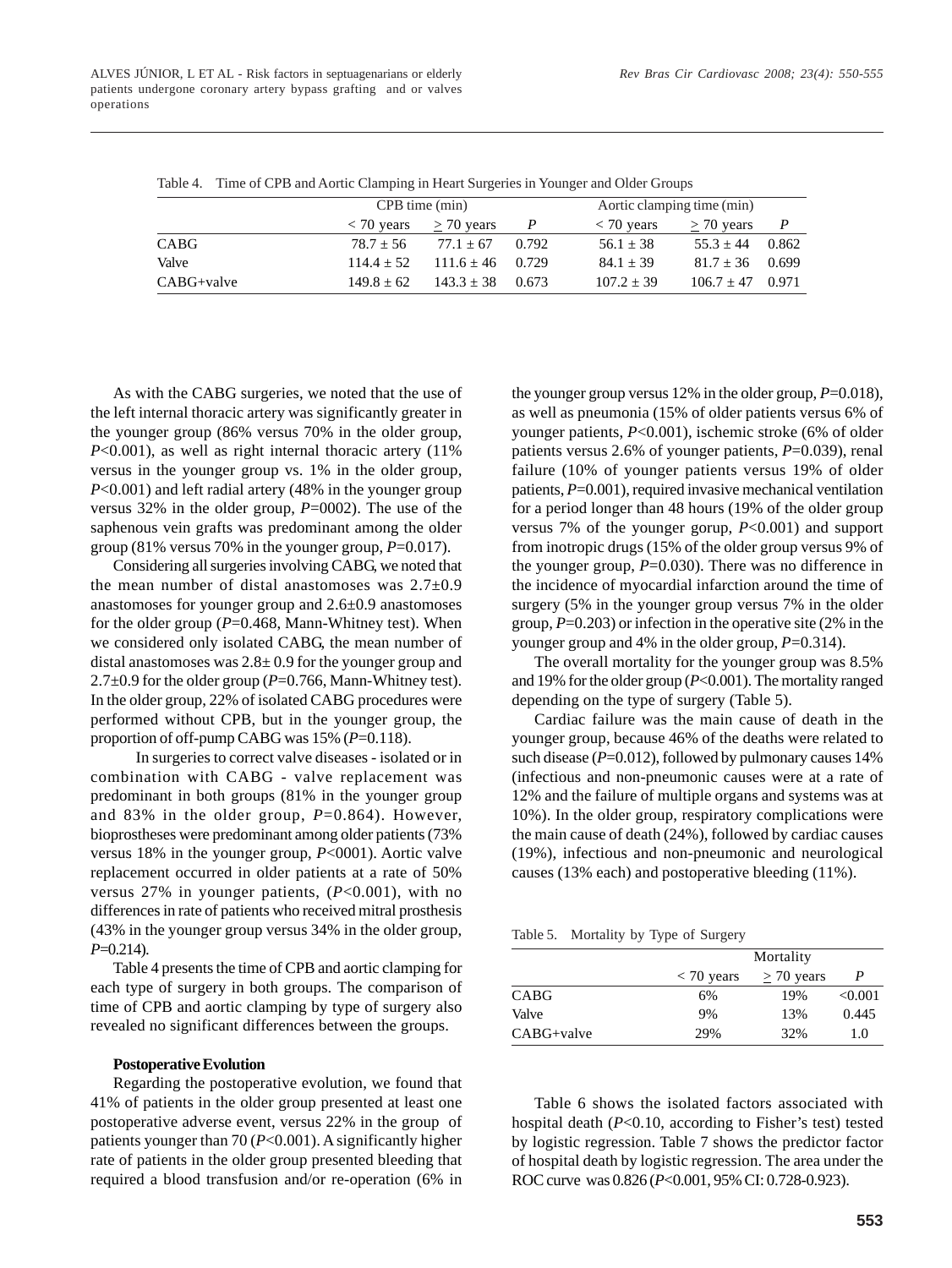$T_{\rm eff}$   $\leq$   $T_{\rm eff}$  is  $T_{\rm eff}$   $\leq$   $T_{\rm eff}$   $\leq$   $T_{\rm eff}$   $\leq$   $T_{\rm eff}$   $\leq$ 

| Table 0.                 | ISOIALED KISK PACIOIS (PISHEL'S EXACT TEST) |            |               |
|--------------------------|---------------------------------------------|------------|---------------|
|                          |                                             | Odds ratio | Odds ratio    |
|                          |                                             |            |               |
|                          | P                                           |            | Confidence    |
|                          |                                             |            | interval 95%  |
| Female                   | 0.098                                       | 0.5        | $0.22 - 1.1$  |
| <b>III/IV NYHA Class</b> | 0.083                                       | 2.1        | $0.93 - 4.8$  |
| Unstable angina          | 0.074                                       | 2.5        | $0.92 - 1.7$  |
| $EF < 35\%$              | 0.079                                       | 3.4        | $0.89 - 13.0$ |
| Critical condition       | 0.029                                       | 9.0        | 1.40-57.7     |
| <b>COPD</b>              | 0.01                                        | 5.2        | 1.50-17.6     |
| <b>SAH</b>               | 0.092                                       | 2.3        | $0.82 - 5.0$  |
| Late AMI                 | 0.025                                       | 3.8        | $1.2 - 12.1$  |
| Non-elective surgery     | < 0.001                                     | 14.9       | 5.0-44.5      |

## Table 7. Risk Factors by Logistic Regression

|                      |             |          |        |         | Odds  | Odds ratio   |
|----------------------|-------------|----------|--------|---------|-------|--------------|
|                      |             |          |        |         | ratio | Confidence   |
|                      | Coefficient | Standard | Wald   | P       |       | interval     |
|                      |             | error    | test   |         |       | 95%          |
| Female               | 1.267       | 0.574    | 4.878  | 0.027   | 3.5   | 1.15-10.9    |
| <b>COPD</b>          | 2.157       | 0.866    | 6.207  | 0.013   | 8.6   | $1.6 - 47.2$ |
| $EF < 35\%$          | 1.960       | 0.773    | 6.431  | 0.011   | 7.1   | $1.5 - 32.3$ |
| Non-elective surgery | 2.844       | 0.721    | 15.557 | < 0.001 | 17.2  | $4.1 - 70.6$ |
| CPB higher 120 min   | 1.218       | 0.557    | 4.779  | 0.029   | 3.4   | $1.2 - 10.1$ |
| Constant             | $-3.377$    | 0.545    | 38.402 | < 0.001 | 0.034 |              |

#### DISCUSSION

This study, in agreement with other studies [9,10] shows that both morbidity and postoperative mortality are significantly higher in patients 70 years or older. In our sample, we noted that, among the older patients undergoing CABG surgery for correction of valve diseases (isolated or combined), only the severity of atherosclerotic disease seems to be more significant among older patients when compared to a younger population.

This is because the incidence of unstable angina and arterial vascular disease affecting the inferior limbs and carotid arteries, as well as the rate CABG (isolated or combined with valve diseases) was significantly higher in this group. However, we believe that increased postoperative morbidity and mortality among older patients shows not only the greater severity of atherosclerotic arterial disease - a fact corroborated also by the greater incidence of postoperative ischemic stroke - but also the lower functional reserve of these patients.

The highest incidence of bleeding, respiratory

complications and renal failure also shows greater tissue fragility and limited functional reserve. The decrease of hemostatic competence, changes in respiratory and renal function caused by aging are well known [11].

Thus, considering that the average life expectancy of the Brazilian is currently 72 years, the number of candidates for heart surgeries that are 72 or older may naturally increase. Thus, when considering surgery as a treatment option for heart disease in this age group, we must assess the risks and benefits of this procedure. We should consider not only the survival rates from the current group of older patients, but also the influence of the outcomes of surgery and patients' disease on quality of life. These factors should be discussed honestly. Although it is easier to make decisions about older patients at the highest degree of a risk scale, those in which a good general health condition is clear, as with the very ill and vulnerable patients, risk stratification requires additional considerations.

Although our mortality for CABG

was significantly higher than that observed by authors from developed countries [12,13] or even other domestic studies [8], the rate of older patients who presented postoperative complications was also relatively high for these authors. However, the mortality rate for the older patients who underwent isolated valve operation was similar to that observed by other authors [14].

We believe that the major postoperative hospital mortality in cases with elderly patients is due to a higher occurrence of comorbidities, which are usually associated with higher surgical risk and lower functional reserve. However, to find explanations for the increased mortality in CABG in our study, we compared the experiences of other authors [8,12,13]. This was not simple, because many factors are involved. In addition, it should be considered that our surgeries were performed in a general hospital with a low quantity of heart surgeries (as opposed to the experiences reported above), which may adversely affect mortality [15] - although the subject is still controversial [16].

The study presented herein has clear limitations,